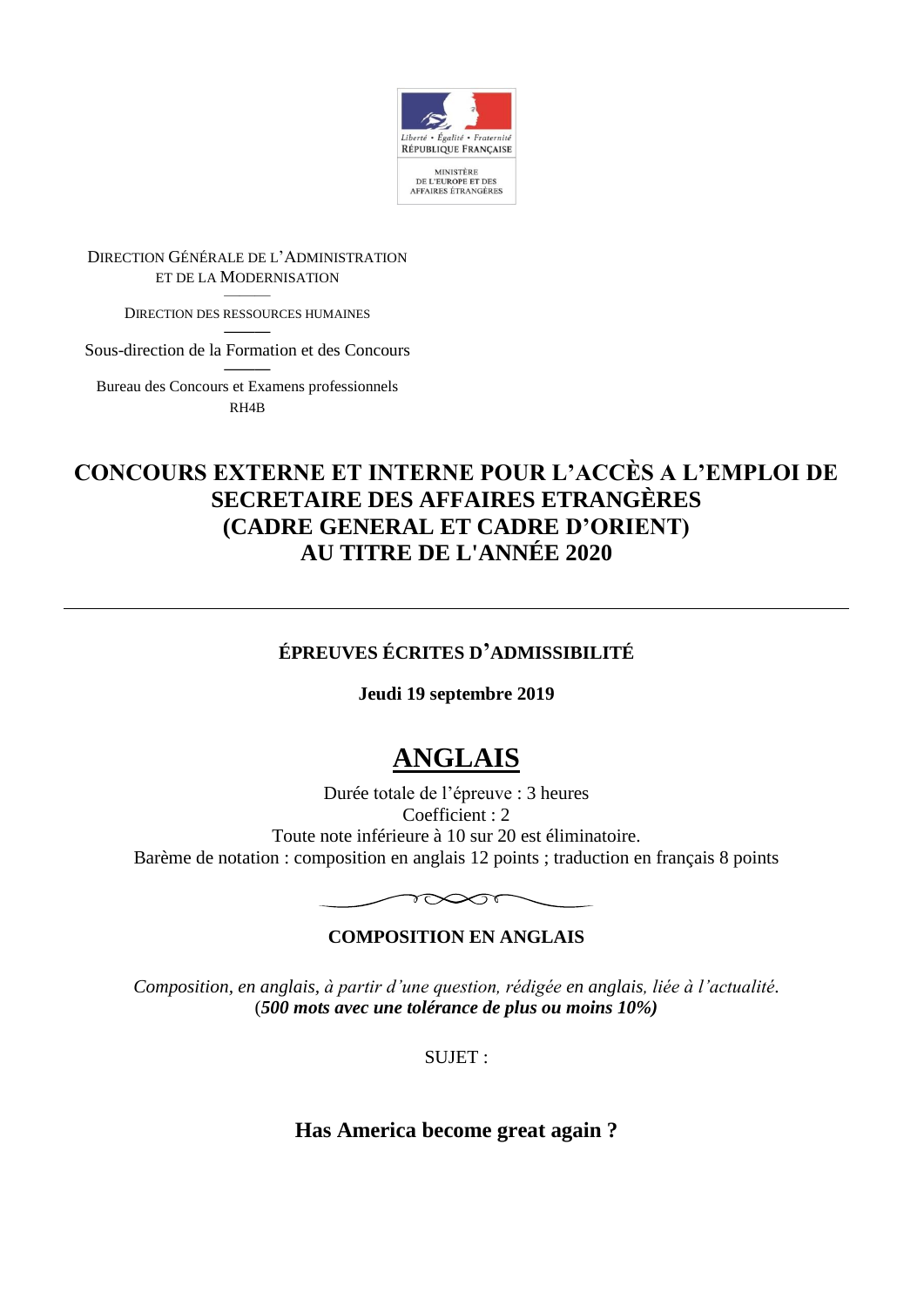

DIRECTION GÉNÉRALE DE L'ADMINISTRATION ET DE LA MODERNISATION

> ——— DIRECTION DES RESSOURCES HUMAINES

——— Sous-direction de la Formation et des Concours

——— Bureau des Concours et Examens professionnels RH4B

## **CONCOURS EXTERNE ET INTERNE POUR L'ACCÈS A L'EMPLOI DE SECRETAIRE DES AFFAIRES ETRANGÈRES (CADRE GENERAL ET CADRE D'ORIENT) AU TITRE DE L'ANNÉE 2020**

### **ÉPREUVES ÉCRITES D'ADMISSIBILITÉ**

**Jeudi 20 septembre 2019**

# **ANGLAIS**

Durée totale de l'épreuve : 3 heures Coefficient : 2 Toute note inférieure à 10 sur 20 est éliminatoire. Barème de notation : composition en anglais 12 points ; traduction en français 8 points



#### **TRADUCTION EN FRANÇAIS**

*Traduction en français d'un texte rédigé en anglais.*

TEXTE AU VERSO